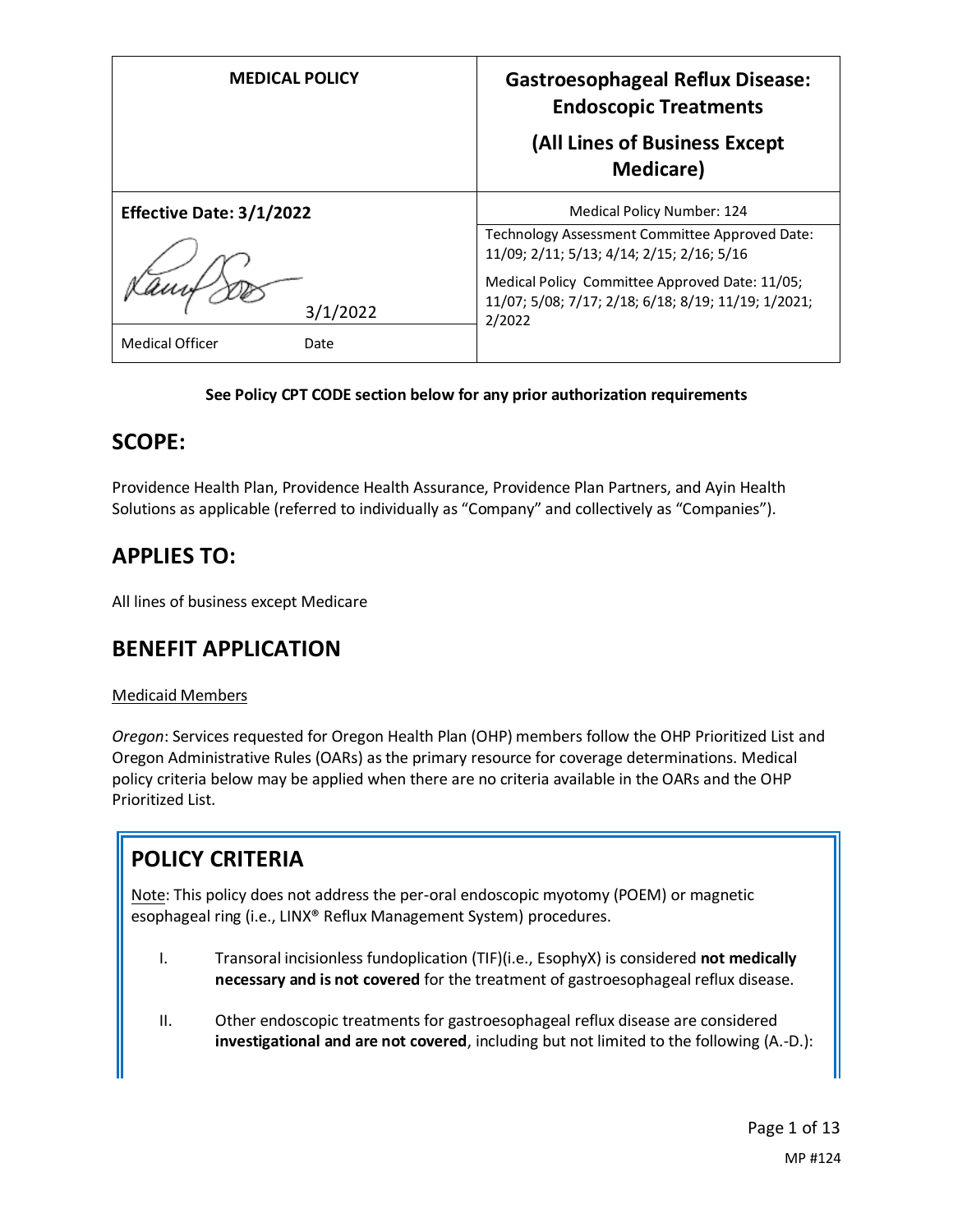### **(All Lines of Business Except Medicare)**

- A. Transesophageal radiofrequency ablation of the gastroesophageal junction (e.g. Stretta®)
- B. Endoscopic suturing (e.g. EndoCinch™ Suturing System)
- C. Endoluminal gastroplasty
- D. Endoscopic implantation of a prosthesis or bulking agent (e.g. Gatekeeper<sup>™</sup> Reflux Repair System, Durasphere™)

Link t[o Policy Summary](#page-8-0)

### **CPT CODES**

| <b>All Lines of Business Except Medicare</b>                                                                                     |                                                                                                                                                                                                            |  |
|----------------------------------------------------------------------------------------------------------------------------------|------------------------------------------------------------------------------------------------------------------------------------------------------------------------------------------------------------|--|
| <b>Prior Authorization Required</b>                                                                                              |                                                                                                                                                                                                            |  |
| 43192                                                                                                                            | Esophagoscopy, rigid, transoral; with directed submucosal injection(s), any substance                                                                                                                      |  |
| 43201                                                                                                                            | Esophagoscopy, flexible, transoral; with directed submucosal injection(s), any substance                                                                                                                   |  |
| 43210                                                                                                                            | Esophagogastroduodenoscopy, flexible, transoral; with esophagogastric fundoplasty,<br>partial or complete, includes duodenoscopy when performed                                                            |  |
| 43236                                                                                                                            | Esophagogastroduodenoscopy, flexible, transoral; with directed submucosal injection(s),<br>any substance                                                                                                   |  |
| <b>Not Covered</b>                                                                                                               |                                                                                                                                                                                                            |  |
| 43257                                                                                                                            | Esophagogastroduodenoscopy, flexible, transoral; with delivery of thermal energy to the<br>muscle of lower esophageal sphincter and/or gastric cardia, for treatment of<br>gastroesophageal reflux disease |  |
| <b>Unlisted Codes</b>                                                                                                            |                                                                                                                                                                                                            |  |
| All unlisted codes will be reviewed for medical necessity, correct coding, and pricing at the                                    |                                                                                                                                                                                                            |  |
| claim level. If an unlisted code is billed related to services addressed in this policy then<br>prior-authorization is required. |                                                                                                                                                                                                            |  |
| 43499                                                                                                                            | Unlisted procedure, esophagus                                                                                                                                                                              |  |

### **DESCRIPTION**

#### **Gastroesophageal Reflux Disease (GERD)**

According to Hayes, "GERD is the most common principal gastroenterology-related diagnosis, with 8.9 million cases diagnosed annually in the U.S., and it is the fifth most common hospital discharge diagnosis at 4.4 million."<sup>1</sup> GERD involves the abnormal reflux of gastric contents into the esophageus. Chronic GERD can lead to mucosal damage. Causes of GERD include weakness or relaxation in the lower esophageal sphincter (LES), presence of a hiatal hernia (HH), and/or changes in gastroesophageal pressure. Initial therapy includes acid-suppressive medications and lifestyle modifications (e.g., elevated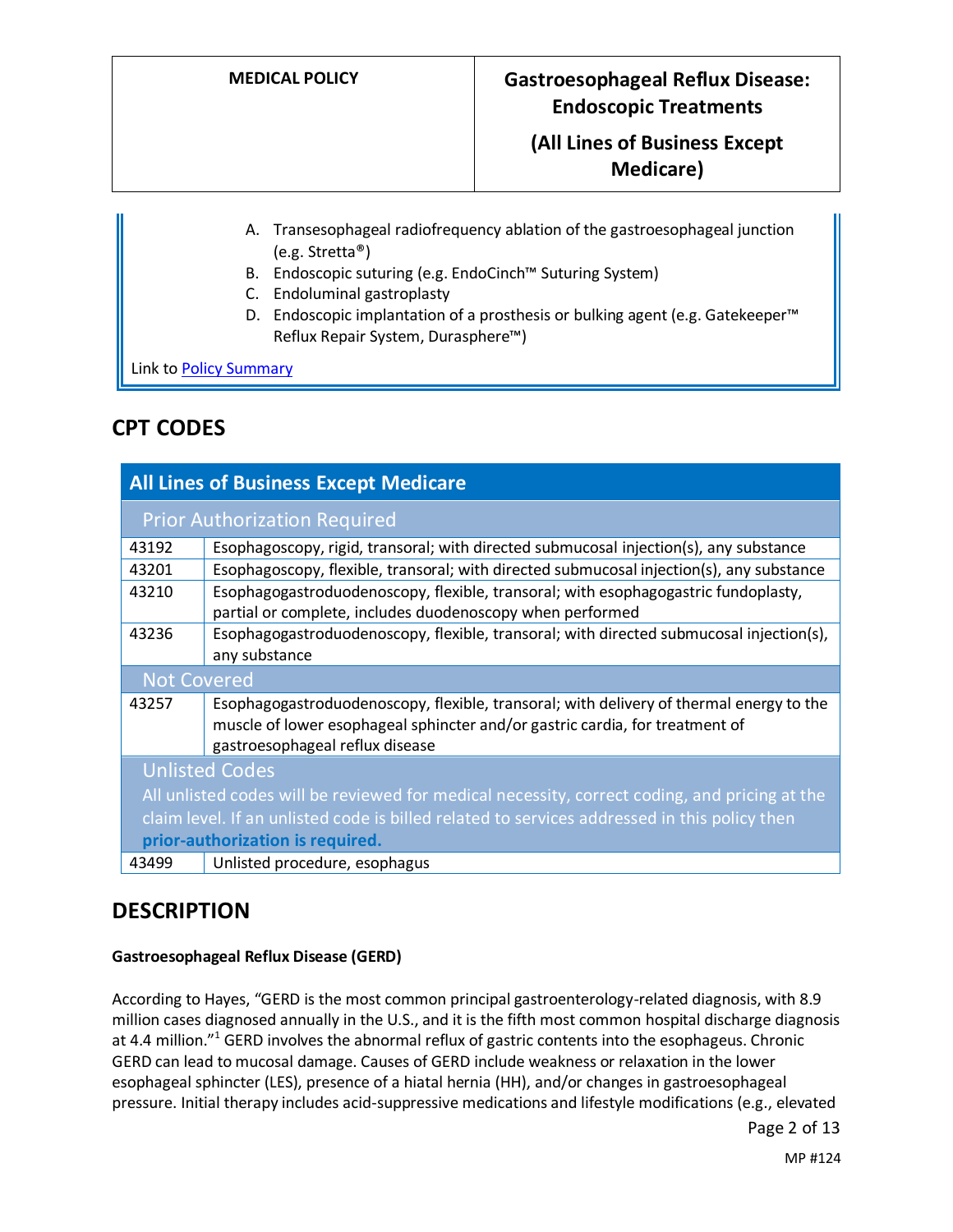sleeping, reducing fat intake, weight loss). Pharmacogenic therapy includes proton pump inhibitors (PPIs) and histamine-2 receptor antagonists (H2Ras). "For patients who wish to discontinue use of these medications or for patients whose GERD is refractory to pharmacologic treatment, an open or laparoscopic Nissen fundoplication may be considered."<sup>1</sup>

#### **Endoscopic Treatments for GERD**

Endoscopic treatments for GERD are intended to alter the structure of the gastroesophageal junction (GEJ) in order to prevent reflux of gastric contents. These techniques are less invasive than Nissen fundoplication and are intended to provide an option for patients who are refractory to pharmacologic GERD therapy. Endoscopic therapies for GERD are typically classified into three categories:

- (1) Radiofrequency energy (RFE) delivered to the GEJ (e.g., Stretta™)
	- RFE is applied to the lower esophageal sphincter (LES) muscle in order to "thicken the musculature and increase the size and amount of smooth muscle fibers for better barrier function and fewer transient LES relaxations."<sup>1</sup>
- (2) Endoscopic plication or suturing of the proximal stomach to the esophagus (e.g., EsophyX™)
	- Transoral incisionless fundoplication (TIF) is used to recreate a barrier against reflux by retracting the tissue at the LES and attaching implantable fasteners (EsophyX™) or staples (MUSE™).
- (3) Polymer injection or implantation of bulking agents into the gastric cardia or distal esophagus (e.g., Gatekeeper™ Reflux Repair System)
	- Bulking agents are implanted into the submucosa of the distal esophagus in order to restrict the dimensions of the esophagus; therefore, limiting the aperture through which gastroesophageal reflux must flow.<sup>2</sup>

### **REVIEW OF EVIDENCE**

A review of the ECRI, Hayes, Cochrane, and PubMed databases was conducted regarding the use of endoscopic treatments for gastroesophageal reflux disease (GERD). Below is a summary of the available evidence identified through December 2021.

An evidence review on the endoscopic implantation of a prosthesis or bulking agent (e.g., Gatekeeper™ Reflux Repair System, Durasphere™) was not conducted as these therapies have not met the safety and efficacy requirements to receive FDA approval for the treatment of gastroesophageal reflux disease.

#### Systematic Reviews

In 2021, ECRI conducted an evidence review evaluating the safety and efficacy of the EsophyX for the treatment of gastroesophageal reflux disease.<sup>3</sup> Searching the literature through July 2021, ECRI examined evidence from five systematic reviews(SRs) that provided data to address EsophyX's safety and effectiveness for treating GERD. Outcomes of interest included health-related quality of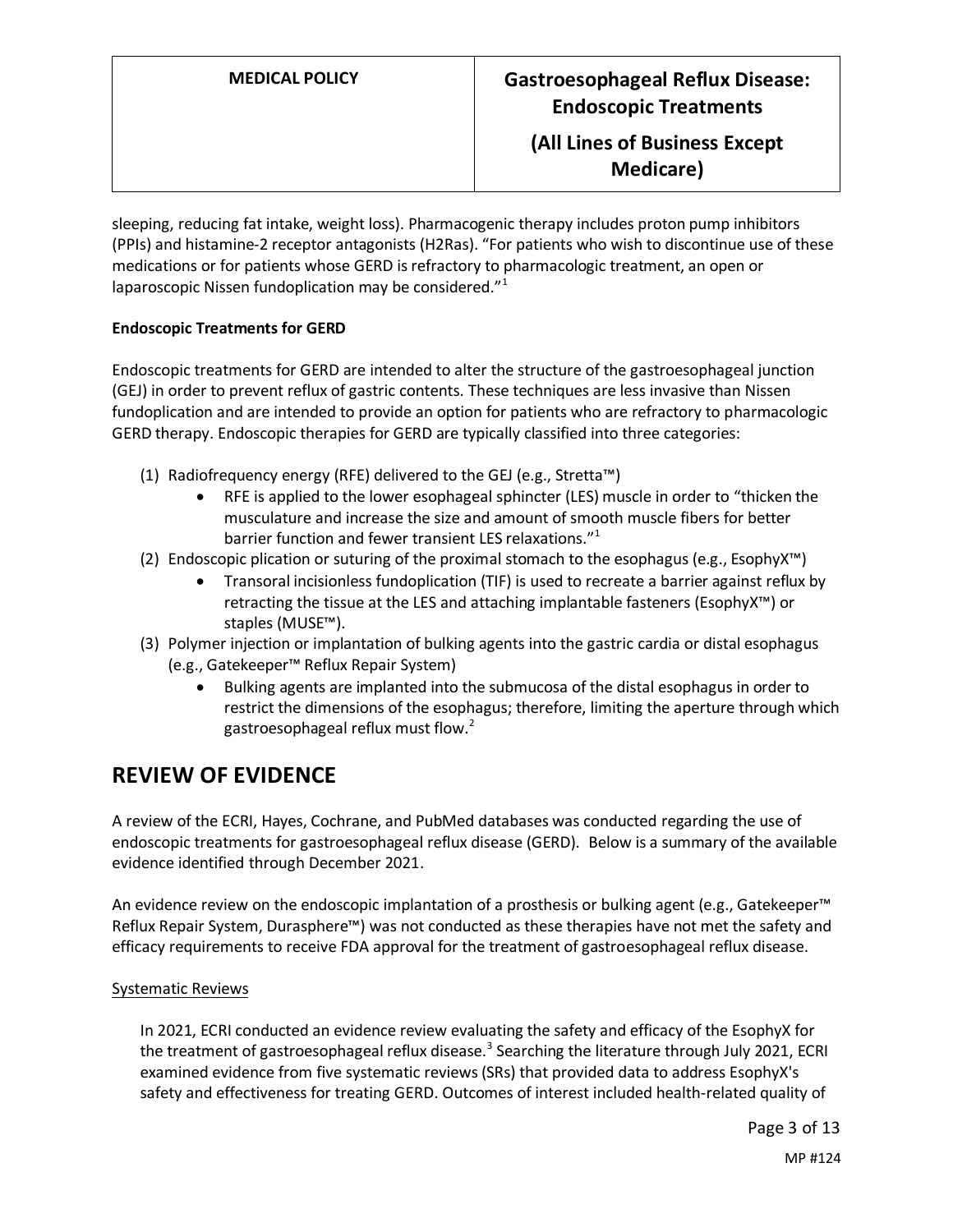life (HRQL) and GERD symptom indices, PPI reduction/cessation and adverse events. Two systematic reviews reported that EsophyX and Stretta did not differ statistically in improvement in GERD-HRQL scores; with both interventions resulting in statistically significant score improvements compared with PPIs. Another systematic review performed a network meta-analysis and reported GERD-HRQL scores did not differ statistically between TIF and LNF (odds ratio, 2.08; 95% credibility interval 0.71 to 6.09). Studies indicated that EsophyX and Sretta did not differ significantly in decreasing PPI use.

Limitations included studies that performed head-to-head comparisons between EsophyX and other GERD devices. The SRs reported high heterogeneity across studies for most outcomes, and all combined results from studies with widely differing follow-up times, thereby possibly combining outcomes for short-term and long-term follow-up. The SRs also differed in study inclusion and exclusion criteria (e.g., treatment of MUSE as a TIF device, inclusion versus exclusion of non-RCTs and studies including TIF 1.0 procedures and procedures with concomitant hiatal hernia repair). In one SR, only a few studies reported data on each outcome, limiting the generalizability of the findings. In another systematic review, the validity of reported long-term follow-up outcomes is limited by high attrition in the included studies. Another study included 32 studies, but almost all were noncomparative, and the meta-analysis included only patients who had received TIF. Thus, the data are at high risk of bias due to lack of randomization, blinding, and control groups. Investigators concluded that evidence supporting EsophyX is "somewhat favorable" but noted that RCTs that directly compare EsophyX with other devices and procedures for treating GERD and report on longterm patient-oriented outcomes would be useful to support stronger conclusions.

• In 2021, Hayes published a comparative effectiveness review evaluating endoscopic therapies for gastroesophageal reflux disease (GERD), specifically Stretta™, EsophyX™, and MUSE™.<sup>1</sup> The literature review identified 19 eligible studies, including 12 evaluating radiofrequency therapy (Stretta), 5 studies evaluating transoral incisionless fundoplication (TIFF)(i.e., EsophyX), and 2 studies evaluating endoscopic stapling with Medigus Ultrasonic Surgical Endostapler (MUSE). Sample sizes ranged from 27 to 217 patients and follow-up times varied from 6 months to 10 years. Outcome measures included GERD-health related quality of life (GERD-HRQL), PPI use, esophageal acid exposure (EAE), lower esophageal sphincter (LES) pressure, esophagitis, and complications.

#### *Stretta*

The percentage of patients who were able to discontinue PPIs ranged from 16.7% to 61.7% and 31% to 78% were able to lower their PPI dosage. When compared with laparoscopic fundoplication (LF), Stretta was favored in 2 studies and had a nonsignificant difference from sham in 2 studies. Stretta also showed significant improvement in GERD-HRQL scores in 61% to 72% of patients. There were conflicting results for heartburn improvement and regurgitation. Stretta had significant improvement from baseline for EAE; however, there were conflicting results when Stretta was compared to sham or other treatments. Complications were reported in up to 58% of patients, including abdominal pain, bloating, transient gastroparesis, esophagitis, dysphagia, nausea/vomiting, and swallowing pain.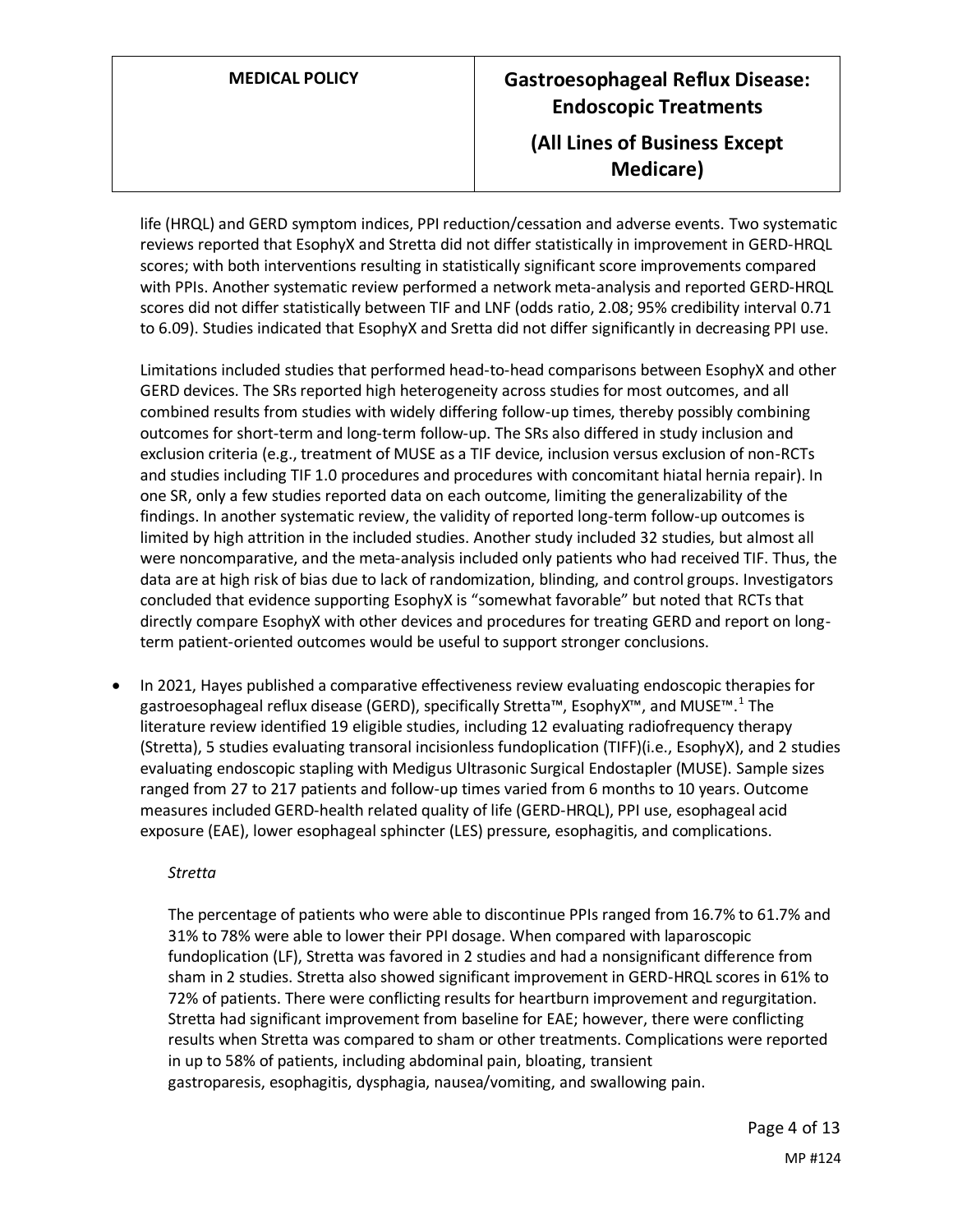#### *EsophyX*

For EsophyX, "the percentage of patients who discontinued PPI use was 66% to 90% at 6 months, 39% to 82% at 12 months, 70% to 76% at 24 months, and 71% at 36 months (4 studies/7 analyses)."<sup>1</sup> EsophyX showed improvement in GERD-HRQL scores in 55% to 73% of patients. In regards to heartburn, the results were conflicting. When evaluating regurgitation, "EsophyX was comparable with PPI therapy (0.5 versus 0.8; P=0.072), but was favored versus no treatment (0.5 versus 2.5; P<0.001)."<sup>1</sup> Results were also conflicting for the reflux testing outcomes—in two studies EsophyX was favored over sham, while one RCT found EsophyX to be comparable with sham for the percentage of patients achieving pH normalization. All studies reported complications ranging from 2% to 45%, including "operative pneumoperitoneum, postoperative failures (requiring revision or laparoscopic fundoplication), mild/transient sore throat, cough, belching, pain, nausea, vomiting, left shoulder pain, melena, hematemesis, constipation, asthma exacerbation, tinnitus, and de novo or worsening of dysphagia, bloating, flatulence, nausea, chest pain, esophagitis, and pneumonia."<sup>1</sup>

#### *MUSE*

In evaluating PPI usage, "there was a significant decrease in mean dose per day from baseline (1 noncomparative study) but there was no significant difference between MUSE and LF in the percentage of patients using PPIs (1 comparative study)."<sup>1</sup> MUSE showed improvement in GERD-HRQL scores in 64% to 73% of patients. No studies reported outcomes for heartburn or regurgitation. MUSE had significant improvements from baseline in pH levels; however, no comparisons to sham or other treatments were made. Of note, a total of 8 serious AEs were reported in the first 24 MUSE patients that required a protocol or device change. The most common AEs included chest pain, sore throat, atelectasis, shoulder pain, and increased belching.

The overall quality of evidence for endoscopic therapies for GERD was determined to be low; specifically, low quality for Stretta and EsophyX and very low for MUSE. Study limitations included, "lack of randomization and/or blinding, small sample size, generally short-term followup, lack of significance reporting for some measures, lack of and inconsistent comparators, loss to follow-up (especially for pH measures), 1 retrospective study, 1 study with a protocol change midway through, inconsistent use of outcome measures (objective and subjective), and potential lack of generalizability."<sup>1</sup>

Overall, Hayes gave the following ratings for the use of Stretta, EsophyX, or MUSE to treat GERD:

• Hayes Rating C (potential but unproven benefit)— "for the use of Stretta radiofrequency energy in adult patients with gastroesophageal reflux disease (GERD), no hiatal hernia (HH) or HH ≤ 2 centimeters (cm), who are good surgical candidates, and do not have American Society of Anesthesiologists (ASA) IV classification. This Rating reflects lowquality evidence suggesting improvement from baseline, but inconsistent and similar efficacy outcomes between Stretta and sham/proton pump inhibitor (PPI) therapy and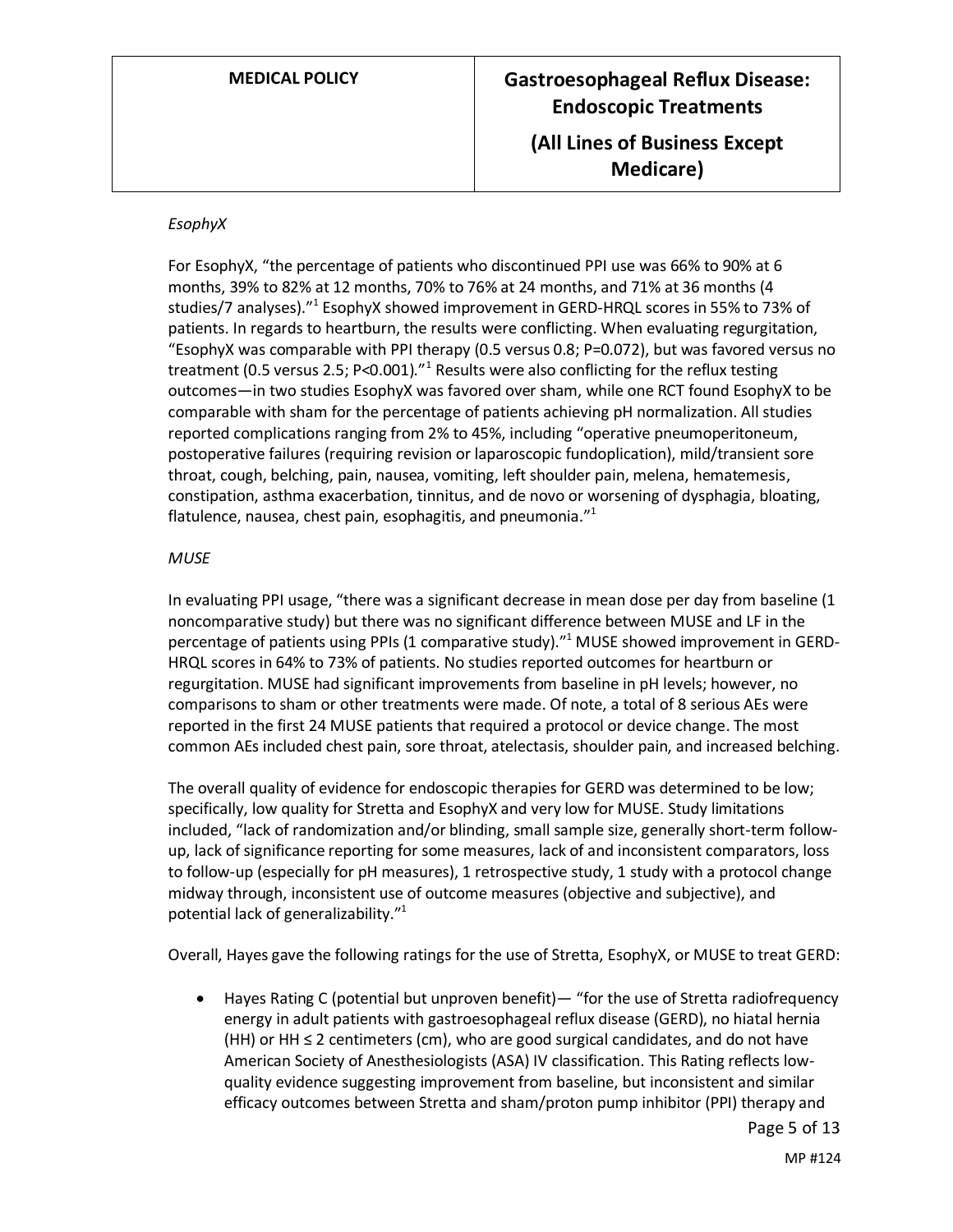**Medicare)**

inferior results compared with laparoscopic fundoplication on most efficacy outcomes. The Rating also reflects limited, if positive, evidence with respect to long-term outcomes." 1

- Hayes Rating C (potential but unproven benefit)—"for use of EsophyX transoral incisionless fundoplication in adult patients with GERD, no HH or HH ≤ 2 cm, who require and respond to pharmacological therapy, and who do not have a condition that would interfere with device insertion. This Rating reflects low-quality evidence suggesting improvement from baseline, but inconsistent and similar efficacy outcomes between EsophyX and sham/PPI therapy. The Rating also reflects lack of evidence with respect to long-term outcomes."<sup>1</sup>
- Hayes rating D2 (insufficient evidence)—"for use of Medigus Ultrasonic Surgical Endostapler (MUSE) in adult patients with demonstrated GERD diagnosis who require and respond to pharmacological therapy. This Rating reflects the lack of evidence pertaining to efficacy and safety of this procedure in this patient population."<sup>1</sup>
- In 2019, the Oregon Health Evidence Review Commission (HERC) published a coverage guidance addressing new interventional procedures for the treatment of GERD.<sup>4</sup> Investigators limited their evidence review to 2 systematic reviews, one of which is addressed in the Hayes review discussed below (Huang et al. (2017)),<sup>5</sup> and one of which is discussed in the ECRI review discussed below (Richter et al. (2018)). $^{6}$  On the basis of these studies, HERC concluded that transoral incisionless fundoplication (TIF) performed with the EsophyX device appears to improve GERD-related quality of life and reduces/eliminates the need for chronic PPI therapy, although the durability of this improvement beyond 3-years was uncertain. Evidence was judged insufficient to suggest that TIF reduces the rate of incident Barrett's esophagus or complications of GERD. Investigators ultimately issued a "weak recommendation" for transoral incisionless fundoplication (TIF) on the basis of "lowcertainty" evidence. A "weak recommendation" signifies that the therapy's desirable effects "probably outweigh the undesirable effects…but [that] further research or additional information could lead to a different conclusion." HERC also issued "strong recommendation" against repeat TIF for patients who have recurrent symptoms or fail the initial TIF procedure.
- In 2018, McCarty and colleagues conducted a systematic review and meta-analysis evaluating the safety and efficacy of TIF for the treatment of GERD.<sup>7</sup> Independent investigators systematically searched the literature through March 2017, identified eligible studies, assessed study quality, extracted data and pooled results. Outcomes of interest included immediate technical success rate and serious adverse events. Symptomatic improvement was measured using GERD Health-related quality of life (HRQL), gastroesophageal reflux symptom score (GERSS), and Reflux Symptom Index (RSI). Objective success was determined by hiatal hernia reduction and pH monitoring. Mean followup time was 15.8 months.

Page 6 of 13 In total, 32 studies evaluating 1475 patients were included for review. TIF success rate was 99% (95% confidence interval [CI] 97 to 100; P < 0.001), with an adverse event rate of 2% (95%CI 1 to 3; P < 0.001). Patients' HRQL, GERSS, and RSI all improved significantly post-TIF (mean difference 17.72, 95 %CI 17.31 to 18.14; mean difference 23.78, 95% CI 22.96 to 24.60; mean difference 14.28, 95 %CI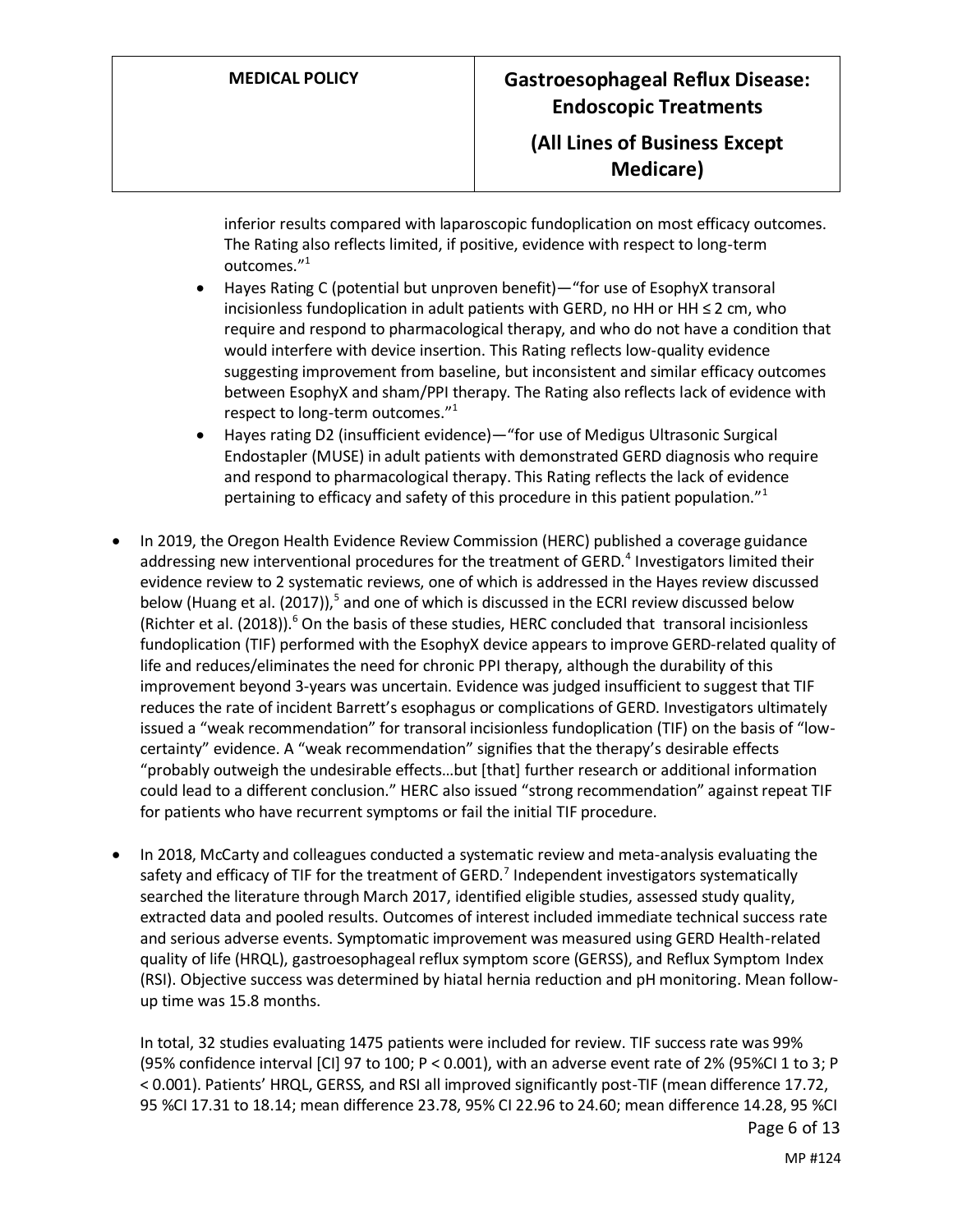13.56 to 15.01; all P < 0.001, respectively). Hernia reduction occurred in 91% of patients (95 %CI 83 to 98; P < 0.001). Moreover, PPI therapy was discontinued post-procedure in 89% of patients (95%CI 82 to 95; P < 0.001). Limitations included reviewed studies' heterogeneous patient populations, lack of long-term of follow-up, and varying generations of devices assessed. Authors also noted that no studies directly compared TIF with laparoscopic Nissen fundoplication. This comparison may be inappropriate, however, as the two procedures are performed in distinct patient populations and form different degrees of fundoplication (i.e. 220 degrees versus 360 degrees).

#### Randomized Controlled Trials (RCTs)

- In 2018, Trad and colleagues reported findings at 5-year follow-up for GERD patinets who had been treated with transoral incisionless fundoplication (TIF).<sup>8</sup> In total, data were reported for 44 of the initial 63 chronic GERD sufferers with symptoms refractory to proton pump inhibitor (PPI) therapy. At 5-year follow-up, troublesome regurgitation was eliminated in 80 percent of patients and GERD Health-related quality-of-life improved significantly. No serious adverse events reported. Limitations included the study's small sample size, lack of comparator groups, and high attrition rate (30%). Moreover, 34% of patients assessed at 5-year follow-up continued to use daily PPI therapy, which undermines conclusions regarding the stand-alone efficacy of TIF.
- The evidence review identified four additional RCTs evaluating the Stretta or EsophyX endoscopic devices for treating GERD.<sup>9-13</sup> All RCTs were included in the Hayes systematic review described above; therefore, they will not be summarized here.

# **CLINICAL PRACTICE GUIDELINES**

#### American College of Gastroenterology (ACG)

In 2013, the ACG published evidence-based guidelines for the diagnosis and management of gastroesophageal reflux disease.<sup>14</sup> Authors stated, "(t)he usage of current endoscopic therapy or transoral incisionless fundoplication cannot be recommended as an alternative to medical or traditional surgical therapy. (Strong recommendation, moderate level of evidence)."

#### American Society of General Surgeons (ASGS)

The ASGS released a position statement on the basis of a non-systematic review of evidence. Authors stated that "the ASGS supports the use of transoral fundoplication by trained General Surgeons for the treatment of symptomatic chronic gastroesophageal reflux disease (GERD) in patients who fail to achieve satisfactory response to a standard dose of Proton Pump Inhibitor (PPI) therapy or for those who wish to avoid the need for a lifetime of medication dependence."<sup>15</sup>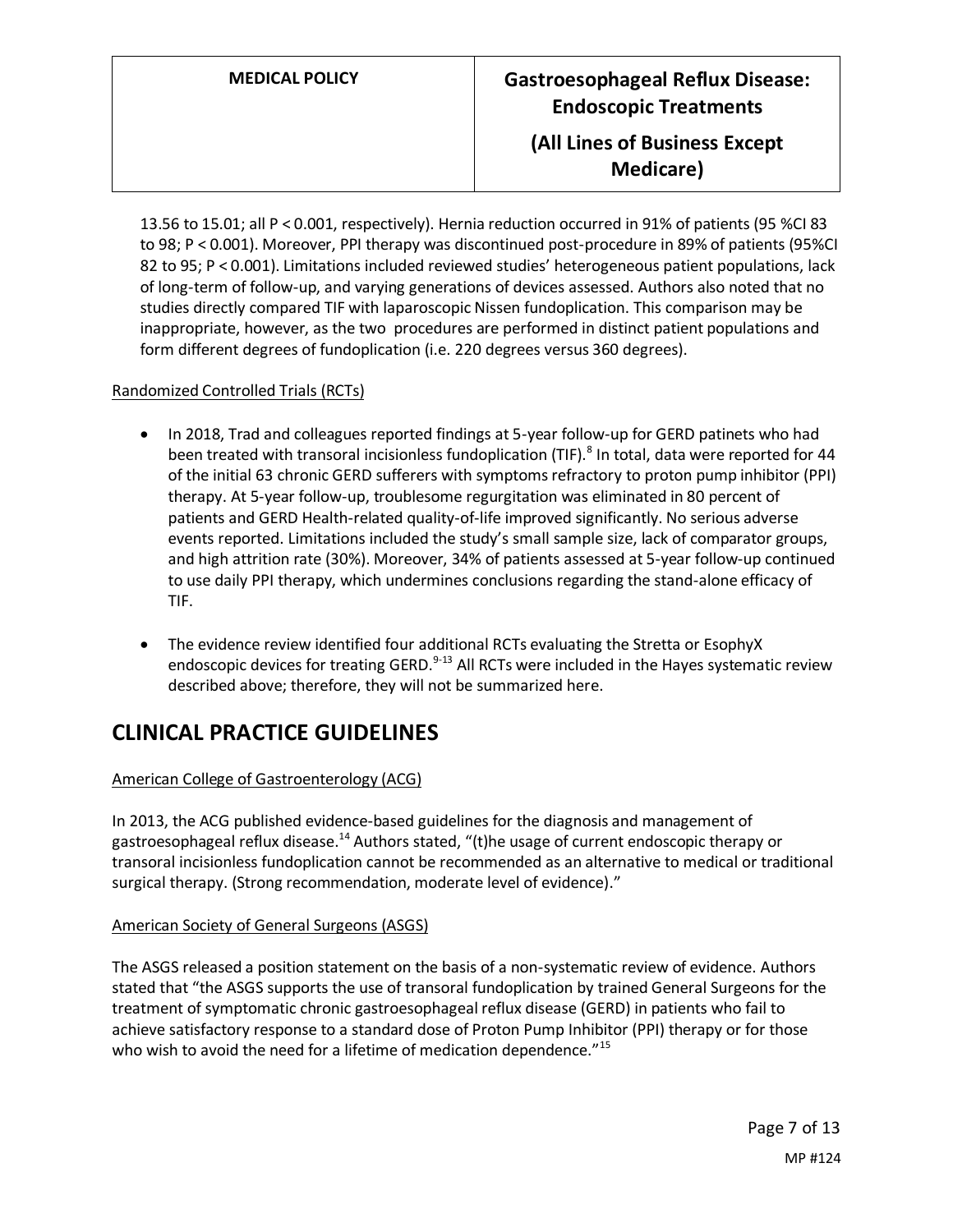**Medicare)**

#### American Gastroenterological Association (AGA)

In 2016, the AGA released a technology coverage statement addressing minimally invasive surgical options for gastroesophageal reflux disease.<sup>16</sup> On the basis of a non-systematic review of evidence, the authors recommended transoral fundoplication in patients not responding to PPI therapy who have documented evidence of GERD or esophagitis.

#### National Institute for Health and Care Excellence (NICE)

The 2013 evidence-based NICE guideline for endoscopic radiofrequency ablation (e.g., Stretta™) for gastroesophageal reflux disease stated the following:

"The evidence on the safety of endoscopic radiofrequency ablation for gastro-oesophageal reflux disease (GORD) is adequate in the short and medium term but there is uncertainty about longer-term outcomes. With regard to efficacy, there is evidence of symptomatic relief but objective evidence on reduction of reflux is inconclusive. Therefore, this procedure should only be used with special arrangements for clinical governance, consent and audit or research."<sup>17</sup>

The 2011 evidence-based NICE guideline for endoluminal gastroplication (e.g., EsophyX™) for gastroesophageal reflux disease stated the following:

"The evidence on endoluminal gastroplication for gastro-oesophageal reflux disease (GORD) raises no major safety concerns. Evidence from a number of randomized controlled trials (RCTs) shows a degree of efficacy in terms of reduced medication requirement in the short term, but changes in other efficacy outcomes are inconsistent and there is no good evidence of sustained improvement in oesophageal pH measurements. Therefore, this procedure should only be used with special arrangements for clinical governance, consent and audit or research."<sup>18</sup>

The 2007 evidence-based NICE guideline for the endoscopic augmentation of the lower esophageal sphincter using hydrogel implants (e.g., Gatekeeper™ Reflux Repair System) for the treatment of gastroesophageal reflux disease stated the following:

"There is limited evidence of short-term efficacy on endoscopic augmentation of the lower oesophageal sphincter using hydrogel implants for the treatment of gastro-oesophageal reflux disease (GORD). This evidence also raises concerns about the procedure's safety. Therefore, this procedure should not be used without special arrangements for consent and for audit."<sup>19</sup>

The 2004 evidence-based NICE guideline for the endoscopic injection of bulking agents (e.g., Durasphere™) for gastroesophageal reflux disease stated the following:

"Current evidence on the safety and efficacy of endoscopic injection of bulking agents for gastro-oesophageal reflux disease does not appear adequate for this procedure to be used without special arrangements for consent and for audit or research."<sup>20</sup>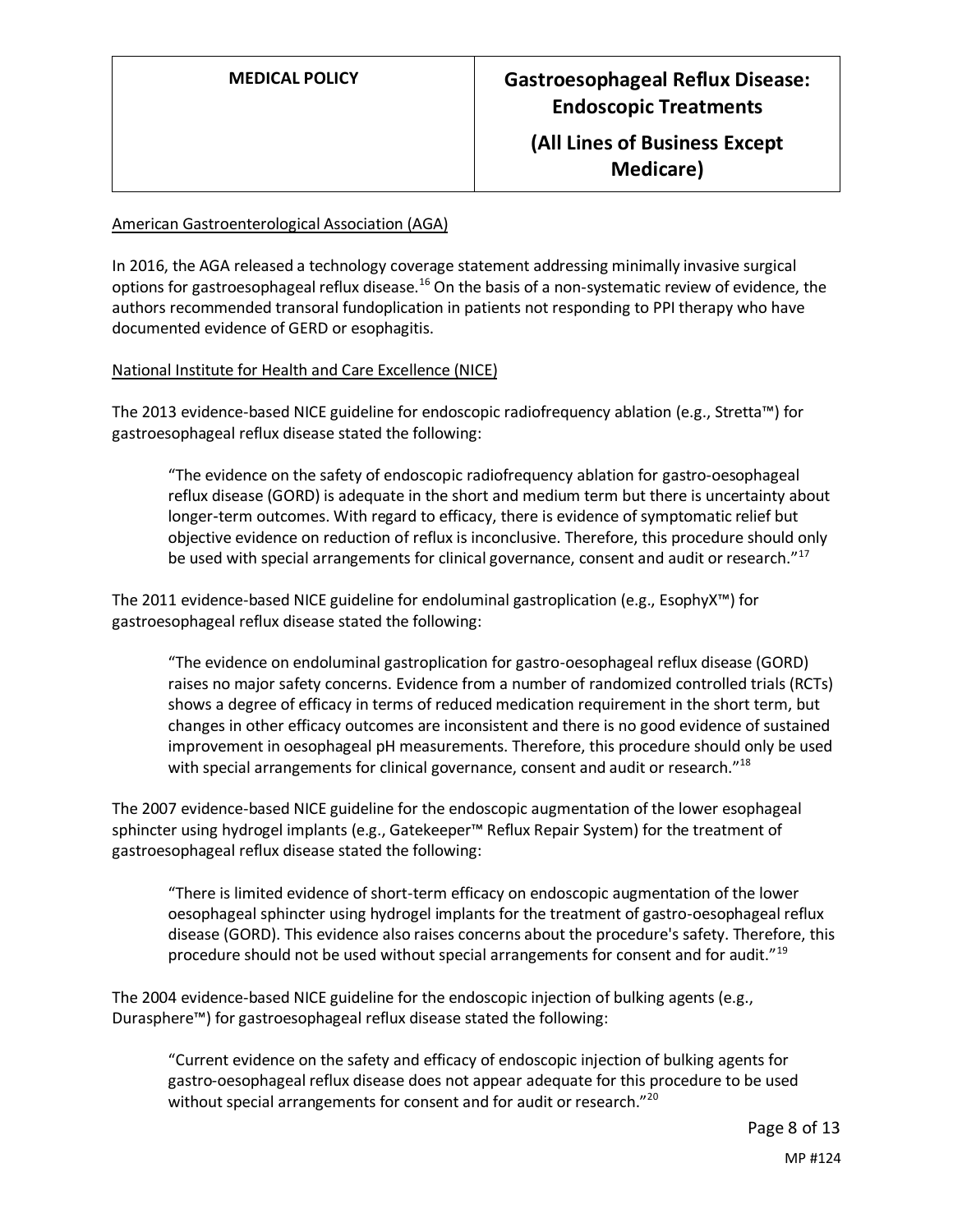#### Society of American Gastrointestinal Endoscopic Surgeons (SAGES)

The 2017 SAGES clinical spotlight review on endoluminal treatments for gastroesophageal reflux disease gave the following recommendations for transoral incisionless fundoplication (TIF) using the EsophyX™ device:

"Based on existing evidence, TIF can be performed with an acceptable safety risk in appropriately selected patients. The procedure leads to better control of GERD symptoms compared with PPI treatment in the short term (6 months), but appears to lose effectiveness during longer term follow-up and is associated with moderate patient satisfaction scores. Objective GERD measures improve similarly after TIF 2.0 compared with PPI. No comparative, controlled trials exist between TIF and surgical fundoplication, but preliminary evidence suggests that the latter can be used safely after TIF failure. (Level of evidence +++, strong recommendation)"<sup>21</sup>

The clinical spotlight review gave the following recommendation for radiofrequency ablation of the lower esophageal sphincter using the Stretta™ device:

"Based on existing evidence, Stretta significantly improves health related quality of life score, heartburn scores, the incidence of esophagitis, and esophageal acid exposure in patients with GERD, but does not increase lower esophageal sphincter basal pressure. In addition, it decreases the use of PPI by approximately 50%. The effectiveness of the procedure diminishes some over time, but persistent effects have been described up to 10 years after the procedure in appropriately selected patients with GERD. Stretta is more effective than PPI, but less so than fundoplication. Stretta is safe in adults and has a short learning curve. (Level of evidence +++, strong recommendation)"<sup>21</sup>

Although SAGES provides strong recommendations for both the EsophyX™ and Stretta™ devices, the reliability of these conclusions are limited due to the following:

- The guideline is not peer-reviewed or published; and
- The conclusions are based on poor quality randomized controlled trials (RCTs). All trials had very small sample sizes (n< 150) and short follow-up periods (no longer than 2 years). Several authors also had significant conflicts of interest and all studies were funded by the device manufacturers; and
- The authors did not provide the full methodological details of their study; therefore, it is difficult to thoroughly evaluate the quality of their purported systematic review.

### <span id="page-8-0"></span>**POLICY SUMMARY**

Evidence is insufficient to support the safety and efficacy of endoscopic treatments for GERD. Although several randomized controlled trials support the short-term clinical utility (within 2 years) of endoscopic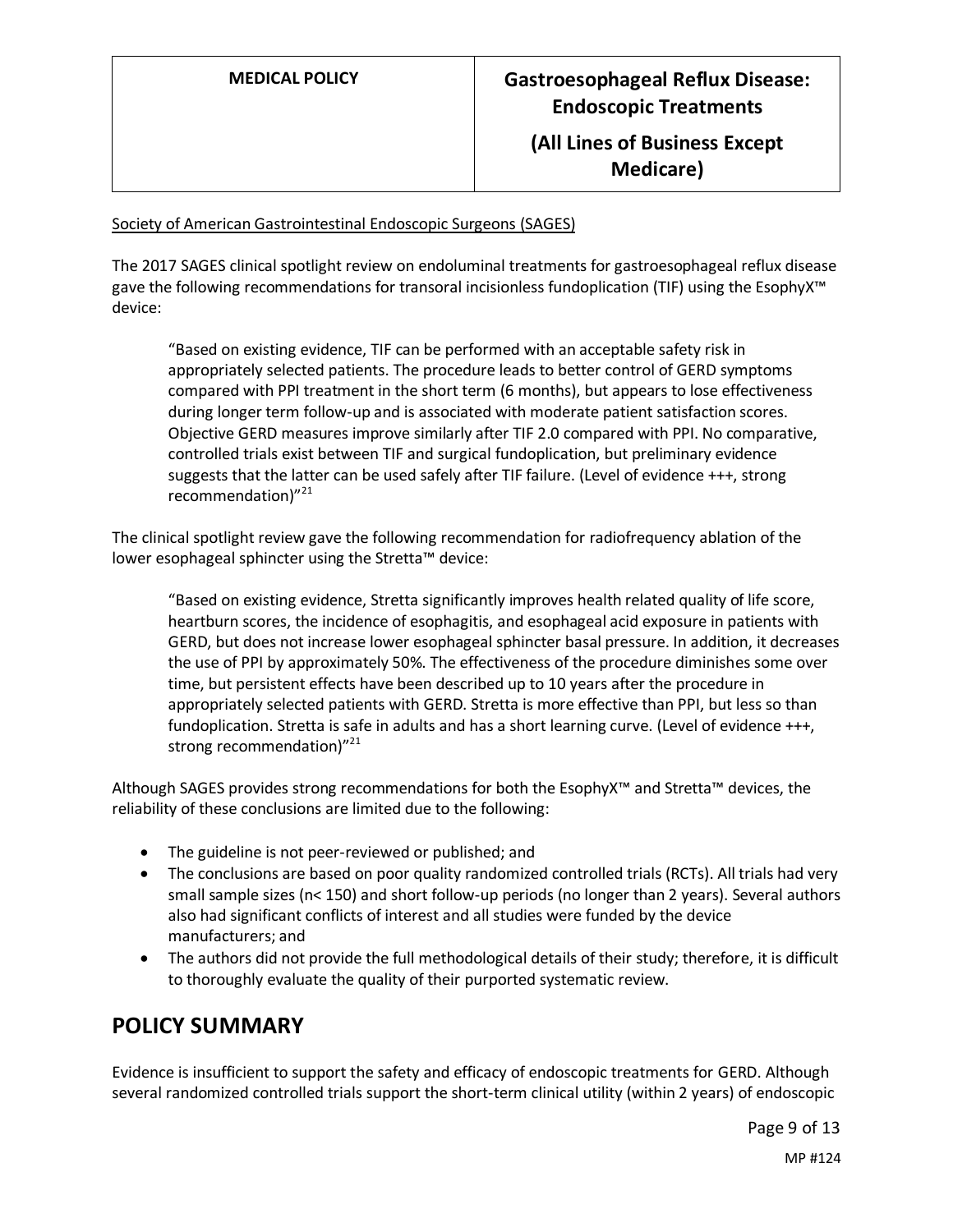treatments, longer-term (5 years or more) randomized controlled trials that compare these devices to laparoscopic Nissen fundoplication are required. Well-defined treatment parameters and patient selection criteria are also necessary to definitively establishing medical necessity. Additionally, no evidence-based clinical practice guidelines have recommended the use of endoscopic therapies for the treatment of GERD.

# **INSTRUCTIONS FOR USE**

Company Medical Policies serve as guidance for the administration of plan benefits. Medical policies do not constitute medical advice nor a guarantee of coverage. Company Medical Policies are reviewed annually and are based upon published, peer-reviewed scientific evidence and evidence-based clinical practice guidelines that are available as of the last policy update. The Companies reserve the right to determine the application of Medical Policies and make revisions to Medical Policies at any time. Providers will be given at least 60-days' notice of policy changes that are restrictive in nature.

The scope and availability of all plan benefits are determined in accordance with the applicable coverage agreement. Any conflict or variance between the terms of the coverage agreement and Company Medical Policy will be resolved in favor of the coverage agreement.

# **REGULATORY STATUS**

#### U.S. Food and Drug Administration (FDA)

Devices for the endoscopic treatment of gastroesophageal reflux disease have been approved by the FDA as class II devices under the 510(k) premarket notification process or as class III devices under the premarket approval (PMA) process. The table below may not be exhaustive. Additional information is available by searching the FDA 510(k) or PMA database.

| <b>Device Name and</b><br><b>Manufacturer</b>                           | <b>Indications for Use</b>                                                                                                                                                                                                                                                                                                                                                                                                                     |
|-------------------------------------------------------------------------|------------------------------------------------------------------------------------------------------------------------------------------------------------------------------------------------------------------------------------------------------------------------------------------------------------------------------------------------------------------------------------------------------------------------------------------------|
| Stretta <sup>®</sup> by Mederi <sup>®22</sup>                           | Intended for general use in the electrosurgical coagulation of<br>tissue and intended for use specifically in the treatment of<br>Gastroesophageal Reflux Disease (GERD).                                                                                                                                                                                                                                                                      |
| EsophyX <sup>™</sup> by<br><b>EndoGastric Solutions</b><br>$(EGS)^{23}$ | The EndoGastric Solutions (EGS) EsophyX™ System with SerosaFuse™<br>Fastener is indicated for use in endoluminal, transoral tissue<br>approximation, full thickness plication and ligation in the GI tract and is<br>indicated for the treatment of symptomatic chronic gastroesophageal<br>reflux disease in patients who require and respond to pharmacological<br>therapy. It is also indicated to narrow the gastroesophageal junction and |

**Note:** The Gatekeeper™ Reflux Repair System is not an FDA-approved device.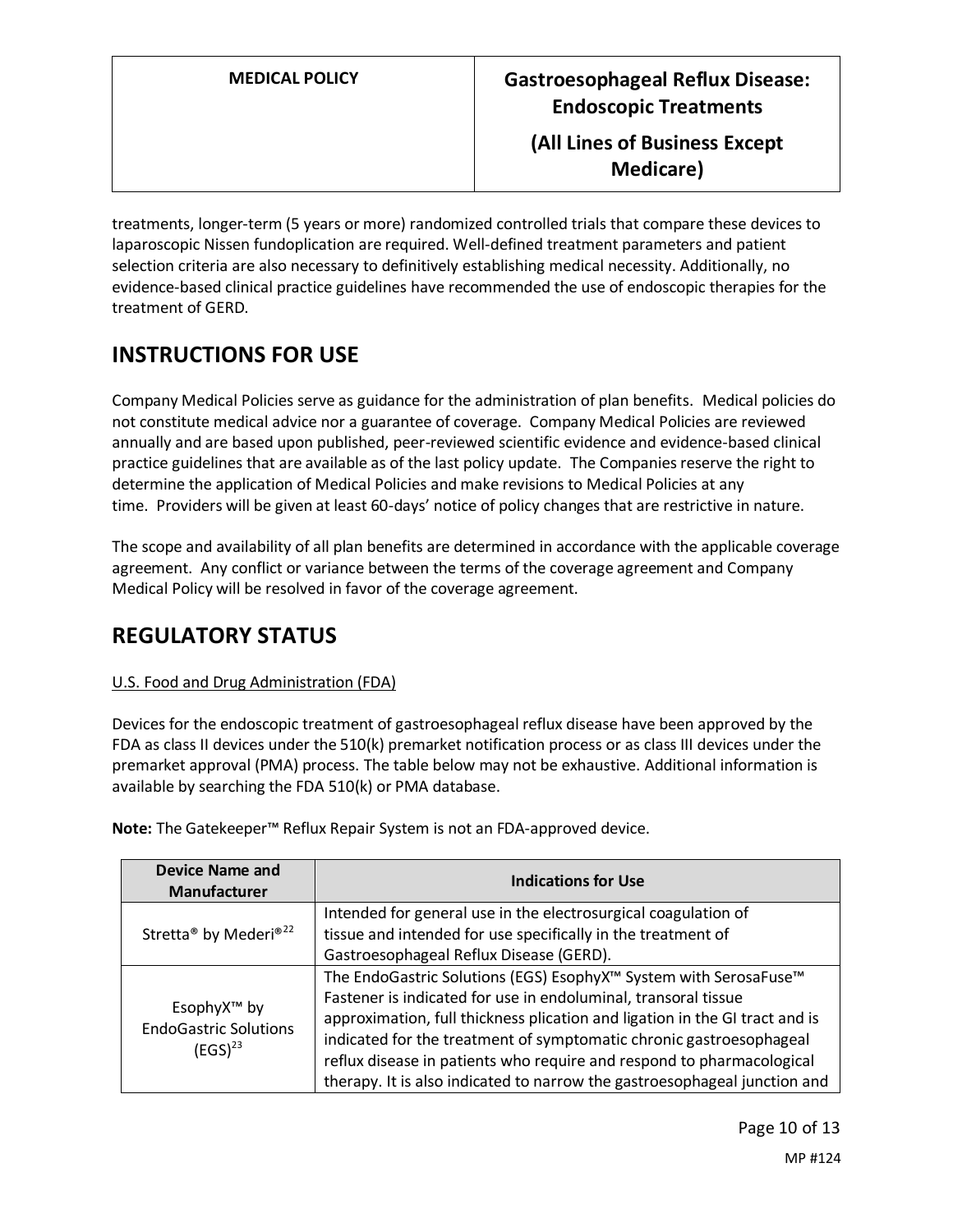### **MEDICAL POLICY Gastroesophageal Reflux Disease: Endoscopic Treatments**

### **(All Lines of Business Except Medicare)**

|                                                                                                      | reduce hiatal hernia < 2cm in size in patients with symptomatic chronic<br>gastroesophageal reflux disease.                                                                                                                                                                                                                                                                  |
|------------------------------------------------------------------------------------------------------|------------------------------------------------------------------------------------------------------------------------------------------------------------------------------------------------------------------------------------------------------------------------------------------------------------------------------------------------------------------------------|
| EndoCinch <sup>™</sup> Suturing<br>System by Bard® <sup>24</sup>                                     | For endoscopic placement of suture(s) in the soft tissue of the<br>esophagus and stomach and for approximation of tissue for the<br>treatment of symptomatic gastroesophageal reflux disease.                                                                                                                                                                                |
| Medigus <sup>™</sup> Ultrasonic<br>Surgical Endostapler<br>(MUSE <sup>™</sup> ) System <sup>25</sup> | The Medigus Ultrasonic Surgical Endostapler (MUSETM) System is<br>intended for endoscopic placement of surgical staples in the soft tissue<br>of the esophagus and stomach in order to create anterior partial<br>fundoplication for treatment of symptomatic chronic Gastro Esophageal<br>Reflux Disease in patients who require and respond to pharmacological<br>therapy. |
| Durasphere <sup>™</sup> by<br>Advanced UroScience,<br>Inc.                                           | Durasphere is indicated for use in the treatment of adult women<br>$\bullet$<br>with stress urinary incontinence (SIU) due to intrinsic sphincter<br>deficiency (ISD).<br>There is no FDA indication for the treatment of GERD.                                                                                                                                              |

#### Mental Health Parity Statement

Coverage decisions are made on the basis of individualized determinations of medical necessity and the experimental or investigational character of the treatment in the individual case. In cases where medical necessity is not established by policy for specific treatment modalities, evidence not previously considered regarding the efficacy of the modality that is presented shall be given consideration to determine if the policy represents current standards of care.

# **MEDICAL POLICY CROSS REFERENCES**

- Gastroesophageal Reflux Disease: Endoscopic Treatments (Medicare Only)
- Peroral Endoscopic Myotomy (POEM)
- Gastroesophageal Reflux Disease: Magnetic Esophageal Ring

### **REFERENCES**

- 1. Hayes Inc. Comparative Effectiveness Review: Endoscopic Therapy for Gastroesophageal Reflux Diseas[e https://evidence.hayesinc.com/report/dir.endoscopic147.](https://evidence.hayesinc.com/report/dir.endoscopic147) Published 2021. Accessed 1/7/2022.
- 2. Kahrilas PJ, Lee TJ. Gatekeeper reflux repair system; a mechanistic hypothesis. *Gut.*  2005;54(2):179-180.
- 3. ECRI Institute. EsophyX (EndoGastric Solutions, Inc.) for Treating Gastroesophageal Reflux Disease[. https://www.ecri.org/components/ProductBriefs/Pages/24221.aspx?tab=1.](https://www.ecri.org/components/ProductBriefs/Pages/24221.aspx?tab=1) Published 2021. Accessed 1/7/2022.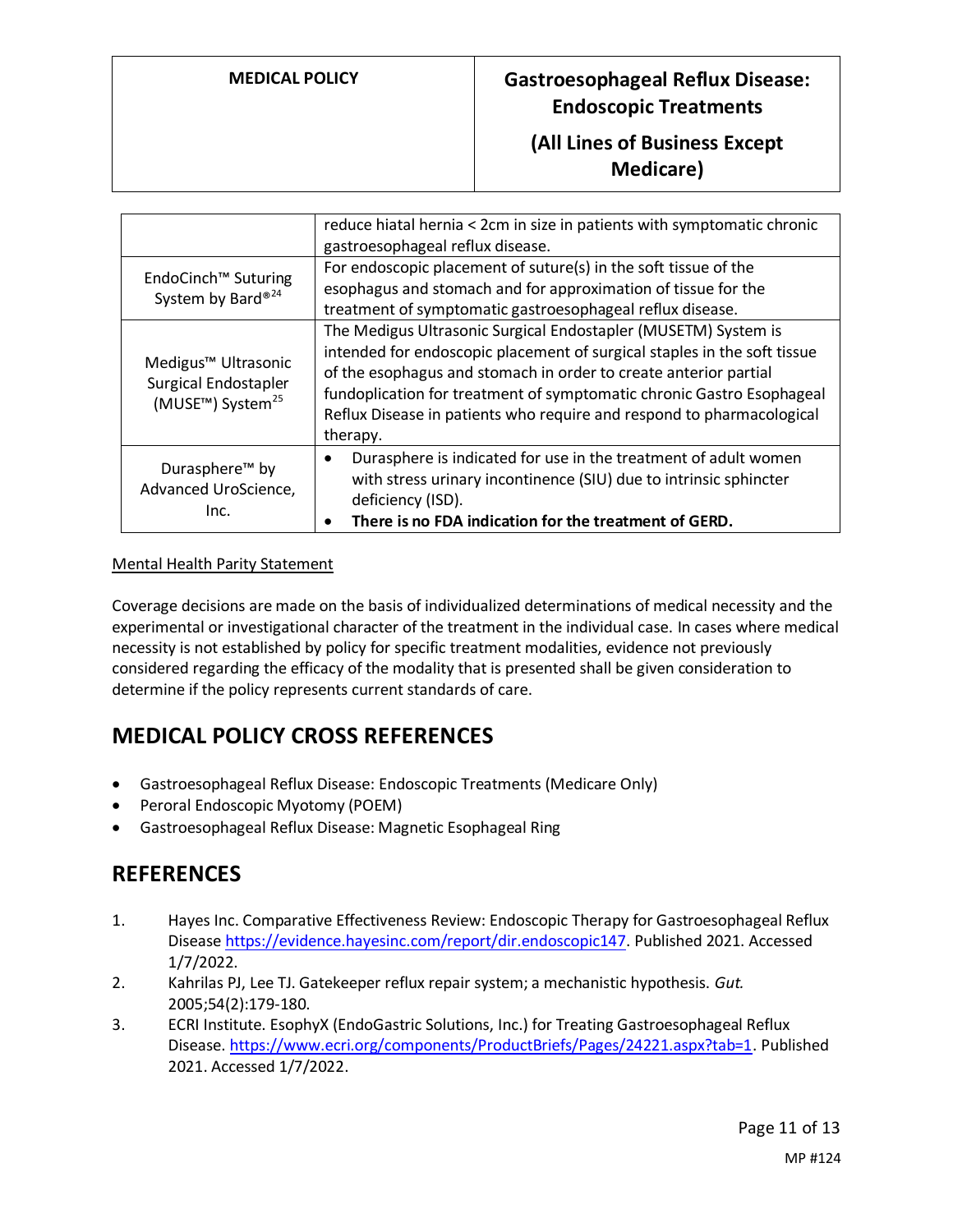### **(All Lines of Business Except Medicare)**

- 4. Health Evidence Review Commission (HERC). *Coverage Guidance: Newer Interventional Procedures for GERD.* 2019.
- 5. Huang X, Chen S, Zhao H, et al. Efficacy of transoral incisionless fundoplication (TIF) for the treatment of GERD: a systematic review with meta-analysis. *Surgical endoscopy.*  2017;31(3):1032-1044.
- 6. Richter JE, Kumar A, Lipka S, Miladinovic B, Velanovich V. Efficacy of laparoscopic Nissen fundoplication vs transoral incisionless fundoplication or proton pump inhibitors in patients with gastroesophageal reflux disease: a systematic review and network meta-analysis. *Gastroenterology.* 2018;154(5):1298-1308. e1297.
- 7. McCarty TR, Itidiare M, Njei B, Rustagi T. Efficacy of transoral incisionless fundoplication for refractory gastroesophageal reflux disease: a systematic review and meta-analysis. *Endoscopy.*  2018;50(07):708-725.
- 8. Trad KS, Barnes WE, Prevou ER, et al. The TEMPO trial at 5 years: transoral fundoplication (TIF 2.0) is safe, durable, and cost-effective. *Surgical innovation.* 2018;25(2):149-157.
- 9. Hunter JG, Kahrilas PJ, Bell RC, et al. Efficacy of transoral fundoplication vs omeprazole for treatment of regurgitation in a randomized controlled trial. *Gastroenterology.* 2015;148(2):324- 333.e325.
- 10. Trad KS, Simoni G, Barnes WE, et al. Efficacy of transoral fundoplication for treatment of chronic gastroesophageal reflux disease incompletely controlled with high-dose proton-pump inhibitors therapy: a randomized, multicenter, open label, crossover study. *BMC gastroenterology.*  2014;14:174.
- 11. Aziz AM, El-Khayat HR, Sadek A, et al. A prospective randomized trial of sham, single-dose Stretta, and double-dose Stretta for the treatment of gastroesophageal reflux disease. *Surgical endoscopy.* 2010;24(4):818-825.
- 12. Coron E, Sebille V, Cadiot G, et al. Clinical trial: Radiofrequency energy delivery in proton pump inhibitor-dependent gastro-oesophageal reflux disease patients. *Alimentary pharmacology & therapeutics.* 2008;28(9):1147-1158.
- 13. Nguyen A, Vo T, Nguyen X-MT, Smith BR, Reavis KM. Transoral incisionless fundoplication: initial experience in patients referred to an integrated academic institution. *The American Surgeon.*  2011;77(10):1386-1389.
- 14. Katz P, Gerson L, Vela M. Guidelines for the diagnosis and management of gastroesophageal reflux disease. Agency for Healthcare Research and Quality (AHRQ). https://journals.lww.com/ajg/Fulltext/2013/03000/Guidelines for the Diagnosis and Manage [ment\\_of.6.aspx.](https://journals.lww.com/ajg/Fulltext/2013/03000/Guidelines_for_the_Diagnosis_and_Management_of.6.aspx) Published 2013. Accessed 1/7/2022.
- 15. American Society of General Surgeons. American Society of General Surgeons (ASGS) Position Statement Transoral Fundoplication. [https://theasgs.org/position-statements/american-society](https://theasgs.org/position-statements/american-society-of-general-surgeons-asgs-position-statement-transoral-fundoplication/)[of-general-surgeons-asgs-position-statement-transoral-fundoplication/.](https://theasgs.org/position-statements/american-society-of-general-surgeons-asgs-position-statement-transoral-fundoplication/) Accessed 1/7/2022.
- 16. American Gastroenterological Association. Technology Coverage Statement on Minimally Invasive Surgical Options for Gastroesophageal Reflux Disease. [https://www.endogastricsolutions.com/2016/06/american-gastroenterological-association](https://www.endogastricsolutions.com/2016/06/american-gastroenterological-association-releases-technology-coverage-statement-on-minimally-invasive-surgical-options-for-gerd/)[releases-technology-coverage-statement-on-minimally-invasive-surgical-options-for-gerd/.](https://www.endogastricsolutions.com/2016/06/american-gastroenterological-association-releases-technology-coverage-statement-on-minimally-invasive-surgical-options-for-gerd/) Published 2016. Accessed 1/7/2022.